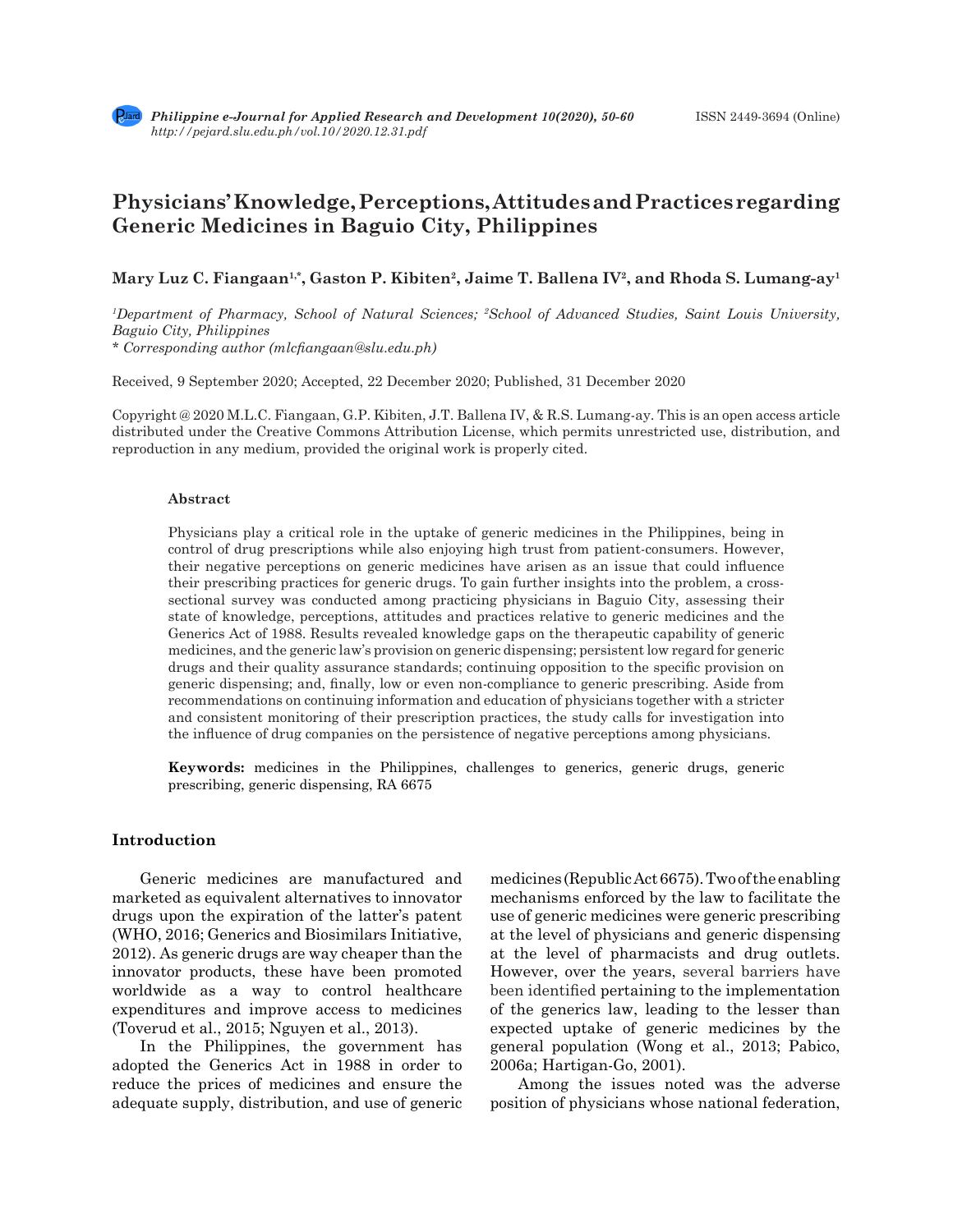the Philippine Medical Association, has allied itself from the start with big pharmaceutical companies in challenging the enactment of the Generics Act (Tan, 2013; Co, 1998; Yadao-Guno, 1991). This was iterated in a study done a few years after the law's implementation, which showed that as much as 70% of the physicianrespondents were opposed to it (Dantes, 1991).

The physicians' negative stance towards generic drugs is a cause for concern, as this could well explain their low or even non-compliance to generic prescribing (Wong et al., 2013). Moreover, as the physicians are solely responsible for prescribing medicines in the country as set by the Philippine Medical Act (Republic Act 2382), this can negatively impact the buying behavior of consumers in relation to generic medicines (Ku, 2017). This is evident as 96% of Filipino consumer-respondents claimed that they would be convinced of the effectiveness of generic drugs if so informed by their doctors (Wong et al., 2016).

Given their full control on the prescription of medicines, coupled with the consumers' big trust vested in their prescriptions, the doctors play a pivotal role in the acceptance and successful implementation of the generics law in the country. It is of consequence, thus, to consider seriously this key stakeholder's noted adverse position in order to shed light on where this is coming from and how this can possibly be mitigated. Unfortunately, there is a dearth of studies on physicians in relation to the generics law and generic medicines in general. To date, just a couple of works have looked into these, and only on a limited number of items. In a preliminary study done in 1991, Dantes noted that more than two-thirds of the sampled physicians did not agree with the generics law, and likewise thought that the state's regulatory body was not capable of ensuring the quality of generic medicines. A related study done about a decade later (Wong et al., 2013) also revealed that the majority of physicians considered generic drugs to be of poor quality due to perceived reasons like impure additives, increased side effects, shady manufacturers, slow action of the drugs, and regulation problems. Nonetheless, most of the participants claimed to have practiced generic prescribing in consideration of the patients' welfare and also for fear of punishment as this was mandated by law. This study's findings should be taken with caution though as only a small number of participants (n=30) were involved. Moreover, these were elicited as themes from key informant interview data rather than a systematic survey.

The present study will formally assess the knowledge, perceptions, attitudes, and practices of Filipino physicians relative to generic medicines and the Generics Act, emphasizing on the law's key provisions on generic prescribing and generic dispensing. This evaluation is timely, as it is now about 30 years since the enactment of the generics law, and within which period the Department of Health has also implemented additional measures to promote generic medicines. For instance, one key intervention was the requirement of bioequivalence evidence in the registration and approval of pharmaceuticals, including generic drugs (FDA, 2016). Thus, this study hopes to provide updated indicators on the status of physicians' knowledge, perceptions, attitudes, and practices, and at the same identify specific areas that could be targeted for future interventions among physicians.

# **Methods**

#### *Study design and survey tool*

A cross-sectional survey was conducted among practicing physicians in Baguio City, Philippines. The research tool, which was prepared based on the review of literature, was formatted as a paper-based questionnaire that comprised four sections. The first part is concerned with the participants' demographic characteristics, specifically age and years in practice. The second part contains five statements that were designed to elicit correct or incorrect responses to examine knowledge regarding generic medicines and the generics law. The third part is composed of two statements that measure the extent of practice on generic prescribing based on a scale of 1 to 10 (1 being "not practiced" and 10 being "always practiced"). The final part includes statements framed in a four-point Likert-scale format  $(4 =$ "strongly agree" to  $1 =$  "strongly disagree") that assessed perception on generic medicines and attitude towards generic substitution.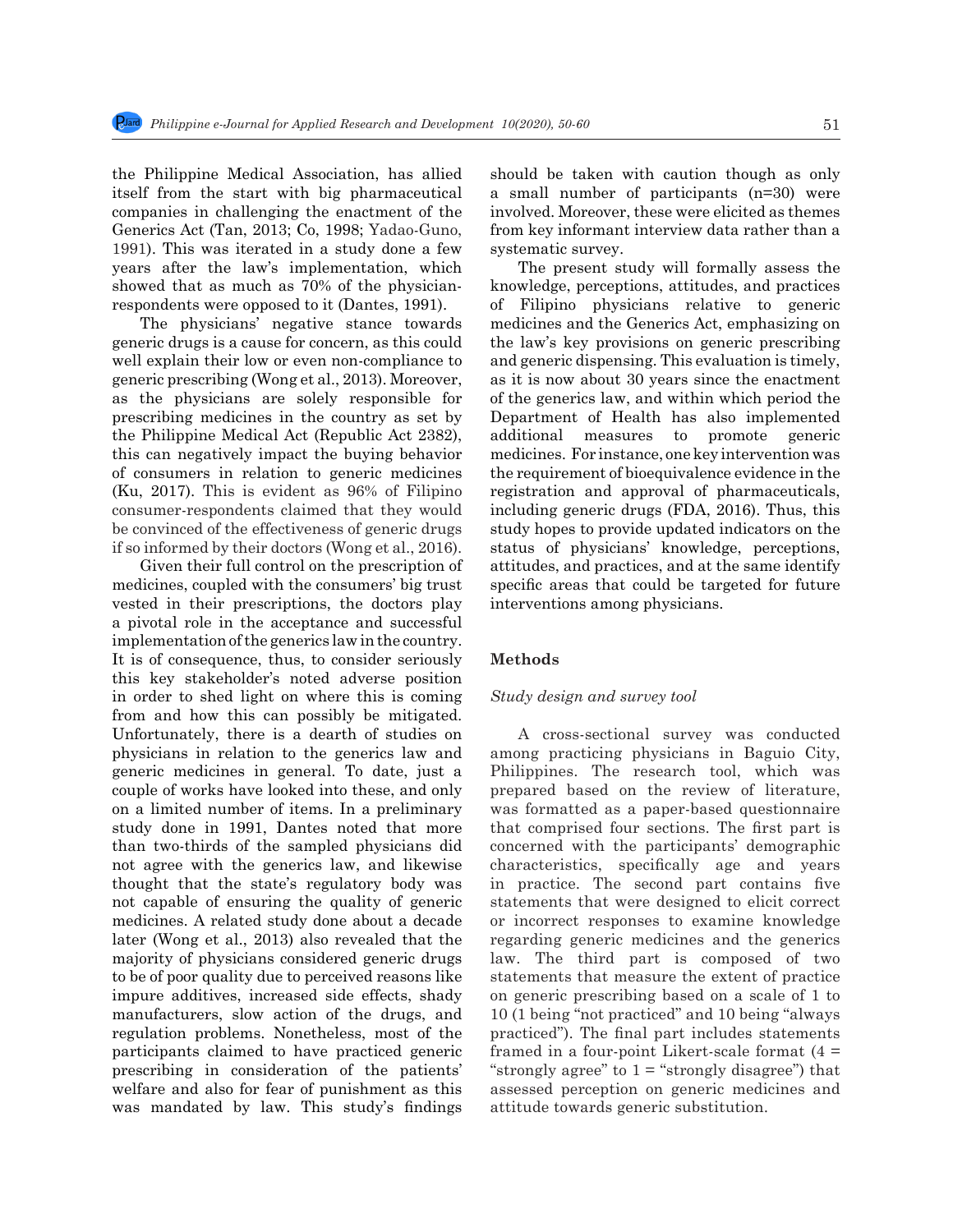The research tool was evaluated for its face and content validity by physicians who are also academicians. Upon its validation, the tool was pilot tested among thirty-five practicing physicians in San Fernando City, La Union. The data were subjected to KR-20 and Cronbach's alpha coefficients of reliability. The computed reliability coefficients (0.77, 0.70, and 0.71 for parts II, III, and IV, respectively) implied that the research tool is reliable.

# *Respondents*

The sampling frame included practicing physicians in Baguio City with an estimated number of 1,030, and from which a sample size of 150 respondents was computed using Cochran's formula. In the absence of a complete listing and directory of physicians in the city from where to draw random samples, convenience sampling was used, with the survey questionnaires being served to all physicians in all hospitals in the city.

The respondents were informed that participation in the survey is voluntary, and confidentiality would be upheld. Informed consent was sought from each respondent prior to giving the questionnaire. Answered questionnaires that were found to be invalid were rejected and replaced by answers from new respondents.

The respondents represented a broad range of age and years in practice. The biggest number fall under ages 46-55 (33%) and have been in practice for 1-8 years (34%) [Table 1].

**Table 1.** Demographics of the study population  $(n=150)$ .

| Age               | $f(\%)$   |
|-------------------|-----------|
| $26 - 35$         | 18(12)    |
| $36 - 45$         | 40(26.7)  |
| $46 - 55$         | 50(33.3)  |
| $56 - 65$         | 22 (14.7) |
| $66 - 75$         | 5(3.3)    |
| Years in practice |           |
| $1 - 8$           | 51(34)    |
| $9 - 16$          | 44 (29.3) |
| $17 - 24$         | 30(20)    |
| $25 - 32$         | 11(7.3)   |
| $33 - 40$         | 5(3.3)    |
|                   |           |

#### *Statistical treatment of data*

Descriptive statistics such as frequency, percentage, and mean were used to determine the respondents' level of knowledge and perception on generic medicines, the extent of practice on generic prescribing, and attitude towards generic substitution. Pearson correlation analysis was done to determine the relationship between the respondents' level of knowledge on generic medicines, perception of generic medicines, attitude towards generic substitution, and their age and years in practice as physicians.

# **Results**

# *Knowledge regarding generic medicines and the Generics Act*

Mixed results are seen in the physicians' knowledge on generic medicines and the Generics Act [Table 2]. They have high levels of knowledge on three indicators, namely, the conduct of bioequivalence studies for generic medicines prior to being marketed (100% correct), the objective of the Generics Act, which is to ensure an adequate supply of medicines at the lowest possible cost (95.3% correct), and that the Generics Act does not allow physicians to write only the brand name of the medicine in their prescription (88% correct). However, more than half (52.7%) did not get the right answer on generic medicines being therapeutically equivalent to branded medicines, while a sizable percentage (40%) also got the wrong answer on pharmacists being allowed to substitute a generic alternative for the brand written on the prescription.

#### *Perceptions on generic medicines*

Overall, the physicians have a negative perception of generic medicines, and consistently across all indicators [Figure 1]. A little more than half (50.6%) claimed that generic medicines do not have the same quality as branded medicines. A slightly higher number (56.7%) also think that the current standards for quality testing and regulation of generic medicines are not sufficient to attest to their safety and efficiency. An even higher number (64 %) do not agree that generic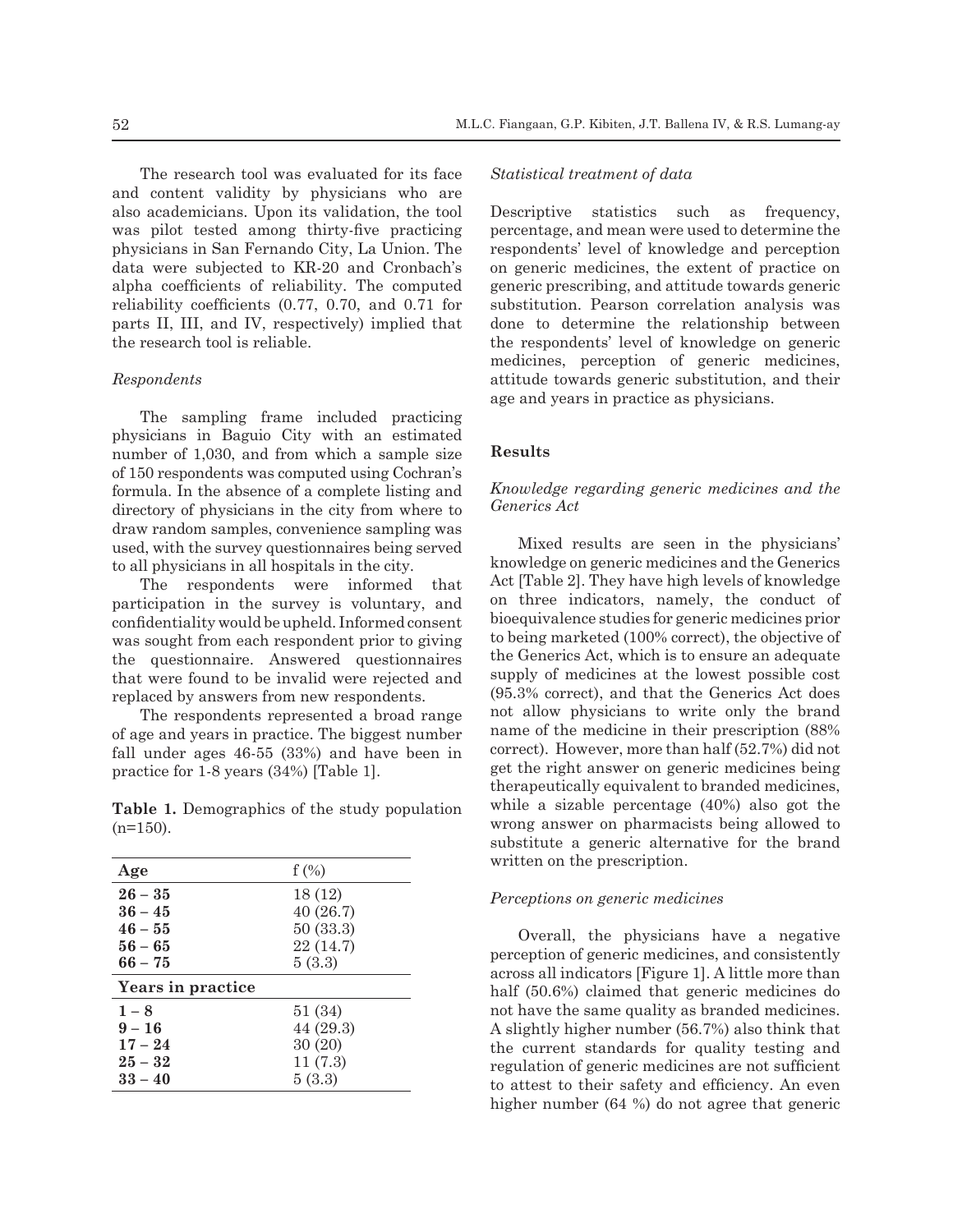| Items on Knowledge                                                                                                 | Correct<br><b>Responses</b> | Incorrect<br><b>Responses</b> |  |
|--------------------------------------------------------------------------------------------------------------------|-----------------------------|-------------------------------|--|
|                                                                                                                    | $f$ $(\%)$                  | $f(\%)$                       |  |
| 1. Generic medicines are therapeutically equivalent to branded<br>medicines.                                       | 69 (46%)                    | 79(52.7%)                     |  |
| 2. Bioequivalence study is necessary for a generic medicines'<br>approval for market.                              | 150 (100%)                  | $0(0\%)$                      |  |
| 3. The Generics Act ensures the adequate supply of medicines at<br>the lowest possible cost.                       | 143 (95.3%)                 | 7(4.7%)                       |  |
| 4. The Generics Act allows physicians to write only the brand<br>name of the medicine in the prescription.         | 132 (88%)                   | 18(12%)                       |  |
| 5. The pharmacist is not allowed to substitute a generic<br>alternative for the brand written on the prescription. | $90(60\%)$                  | 60(40%)                       |  |

|  |  |  |  |  | Table 2. Knowledge on generic medicines and the Generics Act. |
|--|--|--|--|--|---------------------------------------------------------------|
|--|--|--|--|--|---------------------------------------------------------------|



Figure 1. Perceptions on generic medicines.

medicines should be used for serious diseases. The same percentage (64 %) likewise expressed disagreement with the statements that branded generics are as effective as the innovator brand physicians' attitude towards generic substitution and that incentives should be given by the [Figure 2]. Nearly two-thirds  $(62.6%)$  agree are that the outcome of therapy will not change government to doctors for prescribing generic medicines.

# *Attitude towards generic substitution*

The results are mixed regarding the physicians' attitude towards generic substitution [Figure 2]. Nearly two-thirds (62.6%) agree that the outcome of therapy will not change government to doctors for prescribing generic and the outcome of therapy will not enange<br>medicines. When switching medication from branded to medicines.<br>generics. However, a good 44% do not agree that  $176$  three-fourths showld consult that pharmacists showld consult the prescriber first before dispension of prescriber first before dispension of  $\alpha$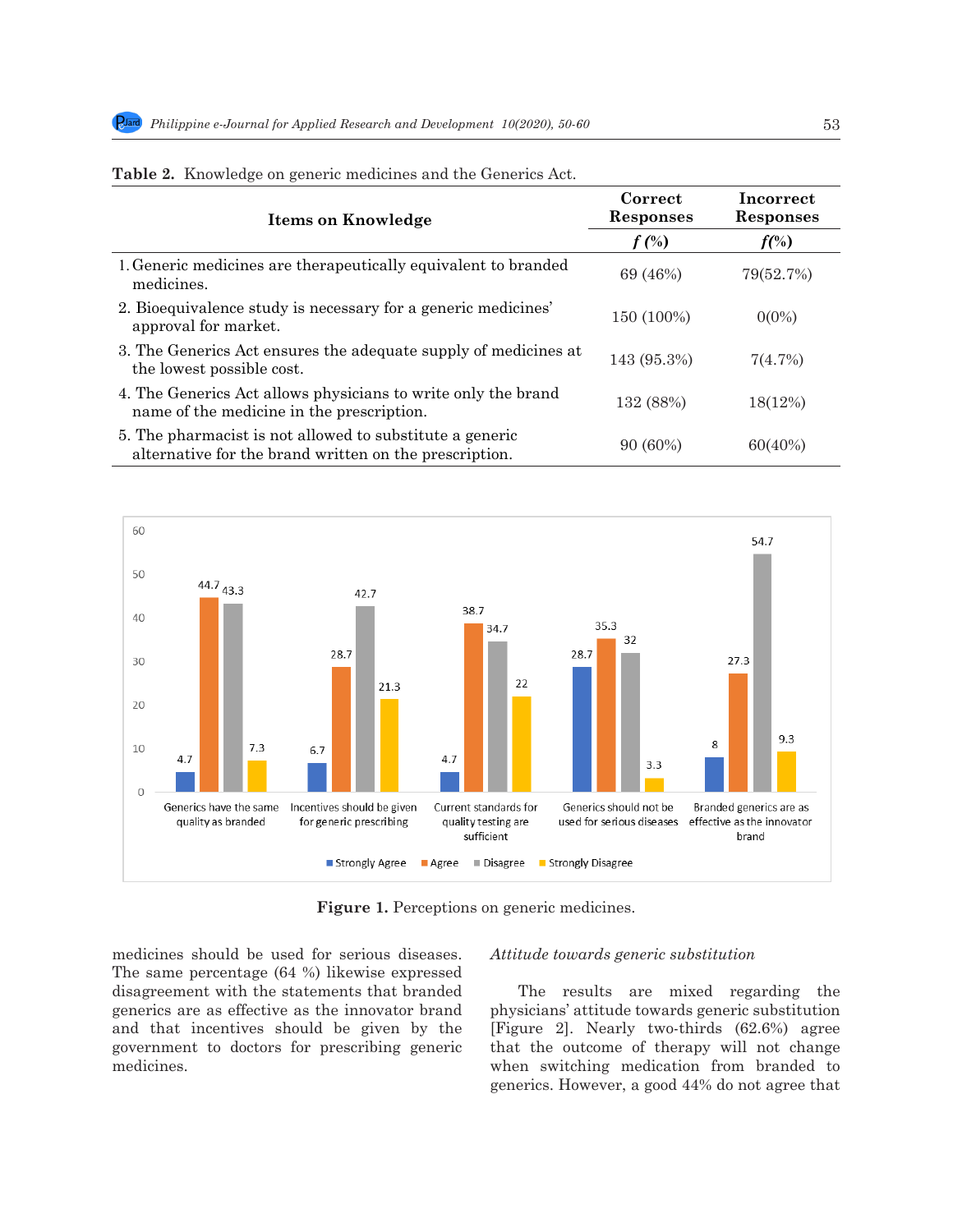

**Figure 2. Attitude towards Generic Substitution Figure 2.** Attitude towards Generic Substitution



**Figure 3. Extent of practice on generic prescribing Figure 3.** Extent of practice on generic prescribing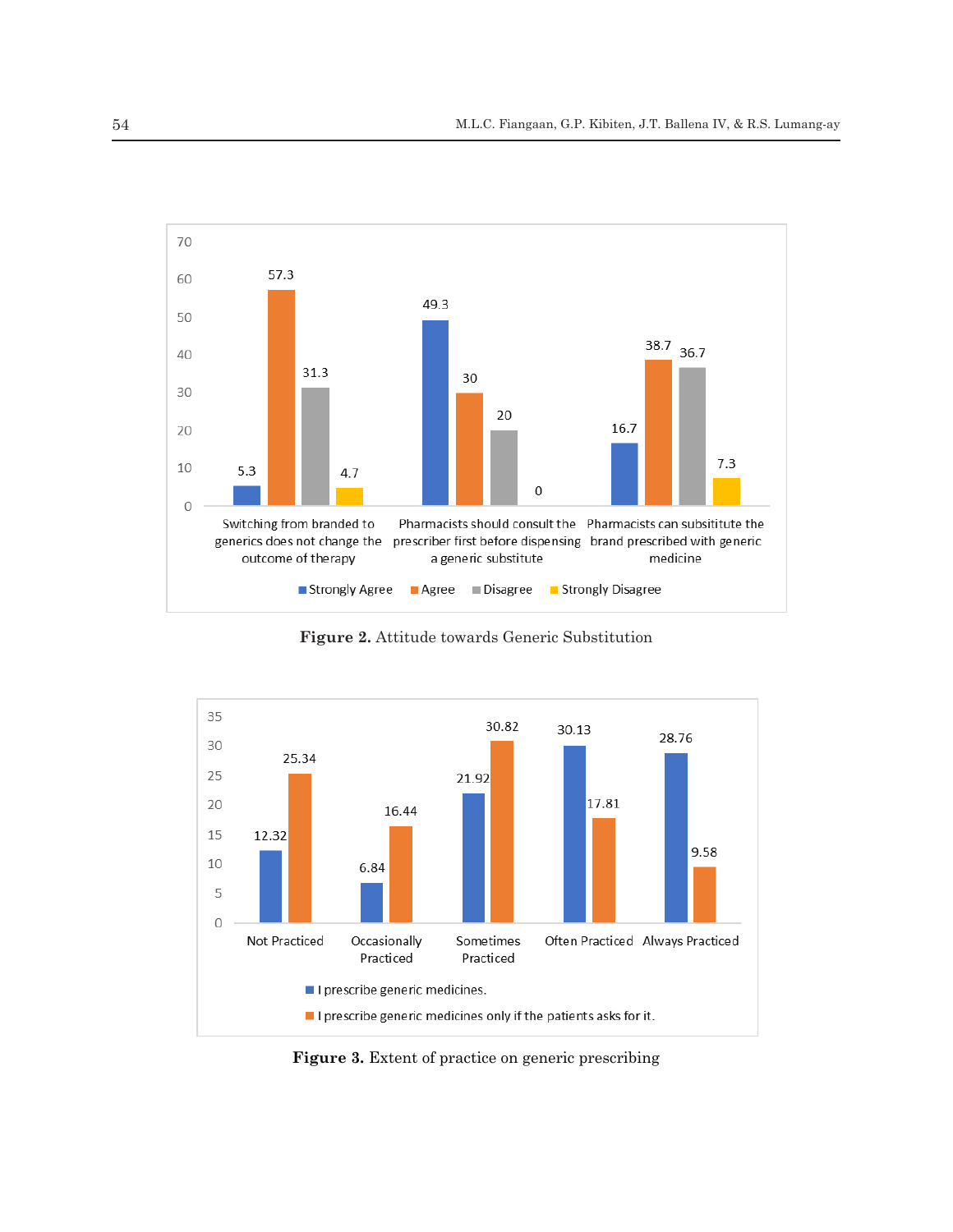|                       | Parameters                                         |             |                 | Description                         |  |
|-----------------------|----------------------------------------------------|-------------|-----------------|-------------------------------------|--|
|                       |                                                    | Correlation | <i>p</i> -value |                                     |  |
| Level of<br>knowledge | a. Age                                             | $-0.026$    | 0.768           | No significant correlation          |  |
|                       | b. Years in practice.                              | $-0.140$    | 0.098           | No significant correlation          |  |
|                       | c. Extent of<br>practice on generic<br>prescribing | 0.22        | 0.008           | Significant Positive<br>Correlation |  |
| Perception            | a. Age                                             | 0.169       | 0.051           | No significant correlation          |  |
|                       | b. Years in practice.                              | 0.279       | 0.001           | Significant positive<br>correlation |  |
|                       | c. Attitude towards<br>generic substitution        | 0.48        | < 0.001         | Significant Positive<br>Correlation |  |
| <b>Attitude</b>       | a. Age                                             | 0.017       | 0.843           | No significant correlation          |  |
|                       | b. Years in practice.                              | 0.126       | 0.136           | No significant correlation          |  |

**Table 3.** Correlation of participants' demographic profiles and their level of knowledge, perceptions and attitudes towards generic medicine (n=150).

pharmacists substitute the brand they prescribed with generic medicines. Moreover, more than three-fourths (79.3%) want pharmacists to consult the prescriber first before dispensing generic alternatives.

## *Extent of practice on generic prescribing*

In terms of their practice of prescribing generic medicines, the biggest number (30.67%) claimed that they often did this. Only 28.67% answered 'always practiced,' while at the opposite end, 12% claimed 'not practiced.' When asked if they prescribed generic medicines only if the patient asks for it, the biggest number (30.82%) answered 'sometimes practiced' while a little more than one-fourth (25.34%) said they did not practice this at all [Figure 3].

#### *Significant correlations*

Among the parameters correlated [Table 3], three emerged as significant: the physicians' level of knowledge on generic medicines and their extent of practice on generic prescribing (p=0.008), perception on generic medicines and years in practice (p=0.001), and perception on generics medicines and attitude towards generic substitution (p=<0.001).

All three correlations are positive. This indicates that the higher the physicians' level of knowledge is, the higher is their extent of practice; the longer they have been in practice, the better are their perceptions on generic medicines; and, finally, the more positive is their perception on generic medicines, the better is their attitude towards substitution.

# **Discussion**

This study presents several issues arising from the assessment of Filipino physicians' knowledge, perceptions, attitudes and practices regarding the Generics Act and generic medicines some 30 years after the enactment of the law. Knowledge-wise, a couple of gaps have surfaced pertaining to a key provision of the law as well as to the therapeutic capability of generic medicines. First, nearly half of the physicians are not aware that pharmacists are allowed to substitute a generic alternative for the brand written on a prescription. This is actually provided for by the law under its procedures on generic dispensing as a strategy to boost uptake of generic medicines in tandem with generic prescribing on the part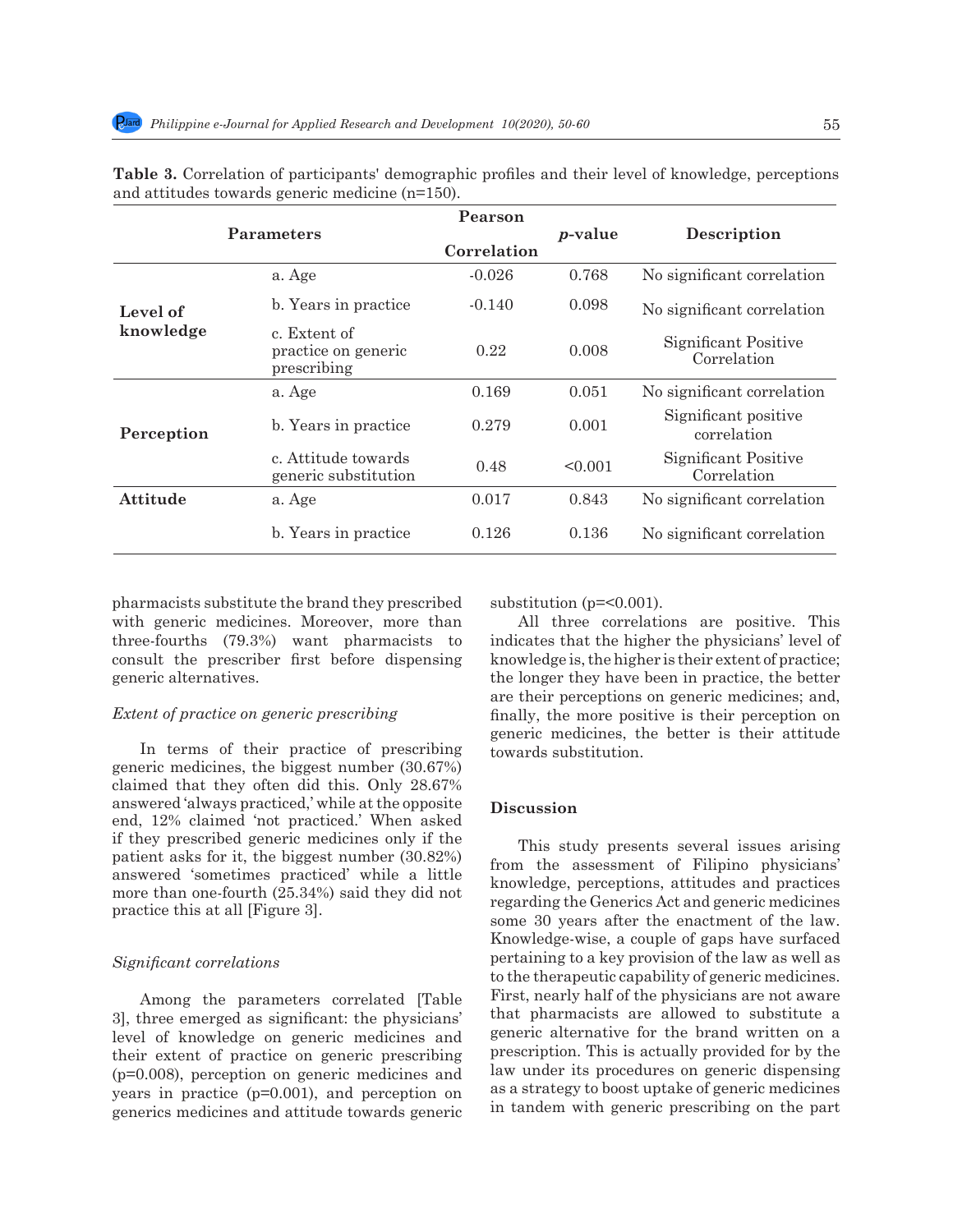of the doctors. As to why this basic provision is not yet a common knowledge among Filipino physicians even up until this time remains a question.

The second gap rests on the physicians' lack of awareness on the therapeutic equivalence of generic medicines with branded medicines. This strikes at the heart of the Generics Act because the basic assumption why generic medicines are being promoted is that these are supposed to be therapeutically equivalent to innovator medicines (Latwal & Chandra, 2020; WHO, 2016; Generics Act, 1998; U.S.F.D.A, n.d.). The physicians' lack of knowledge on this fundamental character of generic medicines may shed light partly on their overall negative perception of generic medicines. As the results show, majority of the physicians do not agree that generic medicines have the same quality as the branded medicines. For another, a majority also opine that the current standards for quality testing of generic drugs are not sufficient. These could then be the reasons why they likewise expressed that generic medicines should not be used for serious diseases.

The physicians' low regard for generic medicines is echoed in their disagreement with the suggestion that the government provide incentives for doctors to prescribe generic medicines, a strategy that has been recommended in other countries (Sharrad et al., 2009; Hassali et al., 2006). From their vantage point, it makes sense that the state should not incentivize the promotion of an inferior product. Similarly, the physicians' poor esteem of generic drugs shows up again in the disagreement of about half of them with the practice of generic dispensing or substitution by pharmacists. Not only that, more than three-fourths even want that pharmacists should consult the prescribing physicians first before dispensing generic alternatives, a practice that has not been envisioned by the Generics Act at all. This last point shows that physicians are not really sold out to the law's provision on generic dispensing, which recalls their opposition to the law as noted by Dantes back in 1991.

Given their negative appraisal of generic medicines and the quality assurance mechanisms for these, it does not surprise why only 28.67% of the physicians claimed that they always practiced

generic prescribing or that they did so only when requested by the patient (30.82%). These figures indicate very low compliance, as the law mandates generic prescribing at all times and without exceptions. Worse, twelve percent (12%) even admitted that they did not practice generic prescribing at all, which is in clear violation of the law.

The physicians' negative perceptions of generic medicines and their lack of trust in their quality testing and regulation are not new, as these have already been raised in earlier studies (Wong et al., 2013; Dantes, 1991). That this study iterates the same results suggests that nothing much has changed over the past three decades, notwithstanding the interventions done all along by the Department of Health. This is worrying and thus worth interrogating further. Where is this negative regard coming from? To the authors' knowledge, there are no documented and peer-reviewed evidences showing that generic medicines in the country are indeed of low quality, or that the current standards for quality testing and registration of generic medicines are questionable, or that generic medicines are less effective in treating serious diseases. If so, this point comes rather surprising, as by training, physicians are supposed to abide by evidencebased practice.

In the Philippines, generic medicines – just like their branded counterparts – pass through the scrutiny and approval of the Food and Drug Authority (FDA) before these are rolled out to the market (FDA, 2013). Early on, the Bureau of Foods and Drugs (since replaced by the FDA in 2009) has attested to the conformity of approved generic medicines with the agency's standards, and that there is not much difference observed between these and the branded medicines (Pabico, 2006b). In 2016, the FDA fully required bioequivalence evidence for the registration and approval of pharmaceuticals (FDA, 2016), which would have addressed the lingering concern on the quality of generic drugs on the market. And the doctors are fully aware of this latest requirement, as revealed in this study.

Thus, it appears that this persistent negative perception of generic medicines as well as on their quality control processes does not rest squarely on scientific evidence. Further support for this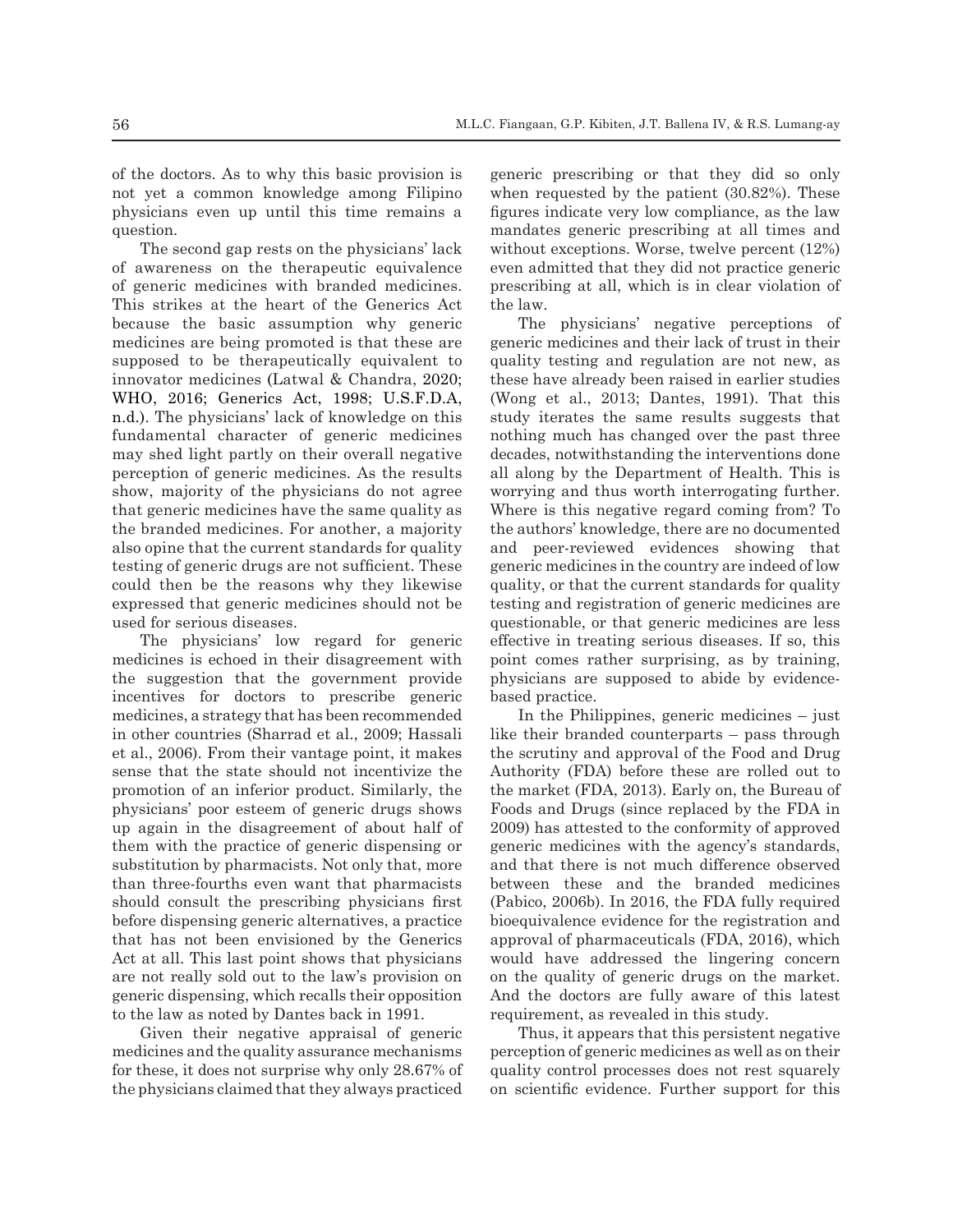contention is noted in the physicians' responses to two other items in this study. First, nearly twothirds of them agree that the outcome of therapy will not change when switching medications from branded to generics. Second, the same percentage thought that branded generics are less effective than the innovator brands. In truth the branded generics may also be produced by the same companies manufacturing the innovator drugs themselves (Latwal & Chandra, 2020; Berger, 2017). But simply because they are generics, then they are regarded as less effective.

These two inconsistencies appear to lend credence to the claim that the physicians' negative perceptions on the quality of generic medicines and their standard of quality testing are not emanating from hard evidences but elsewhere. Specifically, blame has been laid on the undue influence of multinational drug corporations, who from the start, have aggressively been peddling the idea that generic drugs are of low quality (Tan, 2013; Co, 1998; Yadao-Guno, 1991), while at the same time continuously doling out various perks to physicians for the latter to keep on endorsing branded medicines (Pabico, 2006b; Hartigan-Go, 2001). Outside the country, there is evidence that doctors are indeed influenced by the promotional activities and perks provided by pharmaceutical companies without them realizing or admitting it themselves (Sah et al., 2013; Boumil et al., 2012; Fischer et al., 2009; Chren & Landefeld, 1994). If so, the matter should also be investigated locally, especially given its repercussions on the implementation of the generics law in the country. Elsewhere, measures have been instituted to limit the improper influence of pharmaceutical companies on physicians (Nissanholtz-Gannot & Yankellevich, 2017; Alkhaled et al., 2014; Grande, 2010; Kowalczyk, 2007), and the Philippines should do no less once the same pattern is established here.

In light of the persistence of bias against generic medicines among Filipino physicians, the Department of Health (DOH) should adopt more aggressive measures to defend and promote generic medicines. First, there is a need for the continuing information and education of physicians to address the gaps in their knowledge about the generics law and the quality control mechanisms for generic drugs in the country. As the study's results show, the higher the physicians' level of knowledge is, the higher is their extent of practice in prescribing generics. But, as the findings also suggest that the physicians' perceptions on generic medicines get better as they advance in their years of practice, this continuing education and information might be better off being directed to the new physicians. In fact, a more proactive move can be taken here, that is, by ensuring that proper information on generic drugs is included in the doctors' medical training even before they get into actual practice. This strategy has also been recommended in other countries where similar issues on the physicians' knowledge and perception of generic drugs have been observed (Zaverbhai et al., 2017; Jamshed et al., 2011; Chua et al., 2010).

Another tack for consideration is a stricter monitoring of the physicians' prescribing practice, given the noted low or even non-compliance with the basic provision of the law on generic prescribing. As early as 1996, an investigative article (Pabico, 1996b) has already pointed out this problem, attributing it to the weak monitoring of physicians' practice, alongside the perception that no one is ever caught and penalized for violations. The DOH officials interviewed in the same article have themselves admitted that the rate of compliance depends much on the level of the Department's monitoring of the implementation of the law. This is confirmed in Wong et al. (2013) which found out that fear of getting caught and punished was one major reason why doctors followed generic prescribing. Hence, strict and consistent monitoring that results in actual apprehensions and penalties for violators is critical in ensuring the successful implementation of this key provision.

In closing, some caution should be taken when interpreting the results of the study. First, the respondents were limited to physicians in the city of Baguio, and specifically among those serving in hospitals; thus the findings may not be generalizable to all physicians in the Philippines. Nonetheless, the findings point out specific directions that can be picked up and confirmed in the event that a nationally representative study is pursued. Second, the data gathering was conducted in 2017. While there are no indications that changes may have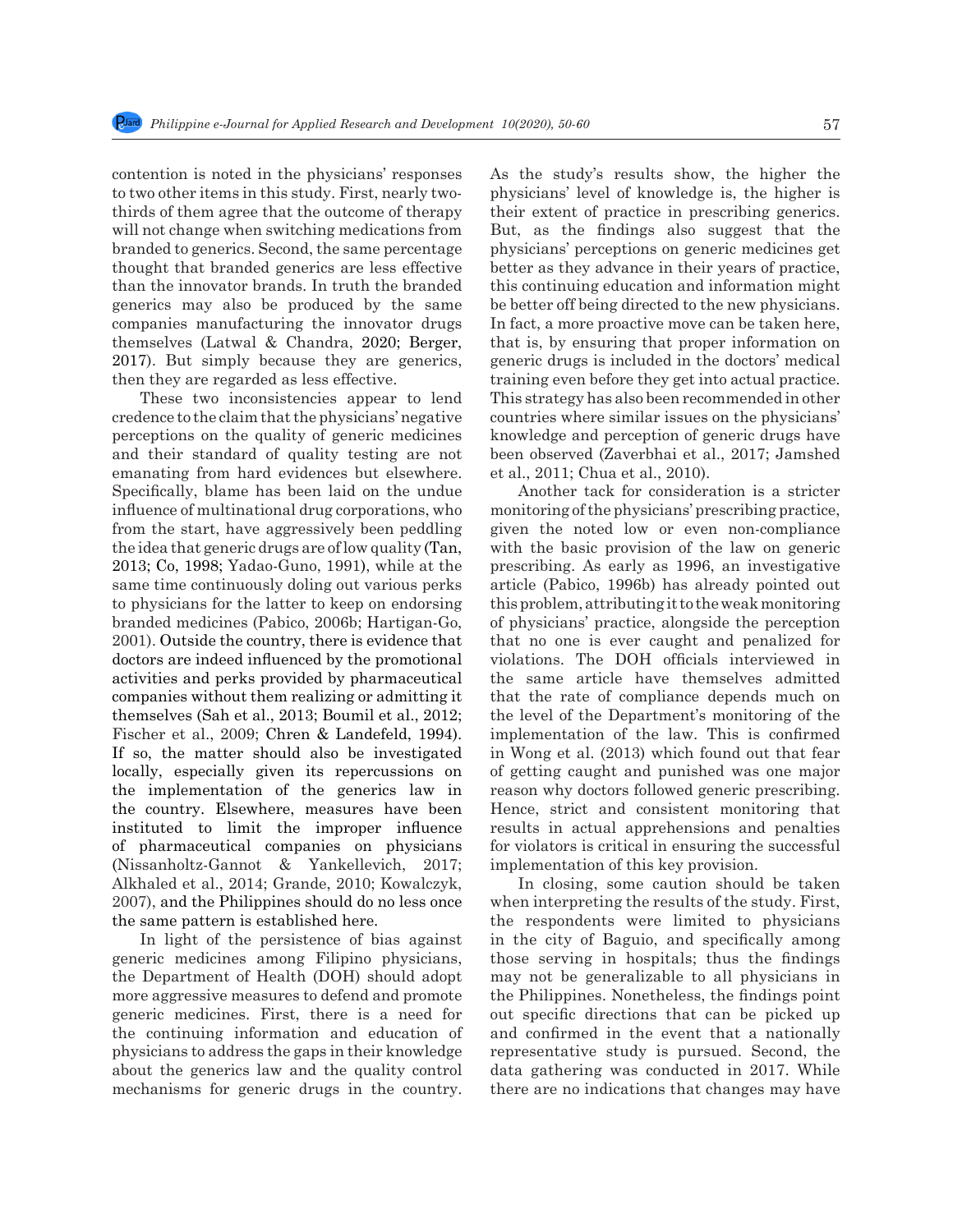occurred in the respondents' answers, as there had been no similar studies conducted since then, it is still important to read the results within this context.

# **Conclusion**

Aside from pointing out current gaps in the physicians' knowledge of generic medicines and the Generic Act, this study underscores the persistence of negative perceptions of generic drugs and their quality assurance standards, and the opposition to the provision on generic dispensing. That not much change has taken place along these lines despite the length of time involved, as well as the initiatives of the Department of Health to promote generics medicine, remains a big question. One plausible direction pointed out is the role of drug companies in abetting the Filipino physicians' negative perceptions. Thus, in addition to recommendations on how to address the physicians' knowledge gaps and their noted low or even non-compliance to the provision on generic prescribing, the study also calls attention to the need to look further into the influence of drug companies on Filipino physicians' negative perceptions and how this can possibly be mitigated.

## **Acknowledgments**

The authors thank the physicians who took part in the study, either in the validation and pilot testing of the instrument or the actual data gathering. Appreciation is likewise extended to Mary Grace S. Martin for her contribution during the conceptualization of the study.

# **Funding**

The study was funded by Saint Louis University under its Research Faculty Mentoring Grant.

## **Conflict of interest:** None.

# **Ethics approval**

The study protocol was approved by the Saint Louis University Research Ethics Committee (SLU-REC/Approval/ Nov 29, 2016).

## **References**

- Alkhaled, L., Kahale, L., Nass, H., Brax, H., Fadlallah, R., Badr, K., Akl, E. A. (2014). Legislative, educational, policy and other interventions targeting physicians' interaction with pharmaceutical companies: a systematic review. *BMJ Open, 4*(7):e004880. https://bmjopen.bmj.com/ content/bmjopen/4/7/e004880.full.pdf
- Berger, K. (2018, May 17). The FDA, generics and differentiating authorized from branded types. Pharmacy Times. www. pharmacytimes.com/contributor/karenberger/2018/05/the-fda-generics-anddifferentiating-authorized-from-brandedtypes
- Boumil, M. M., Cutrell, E. S., Lowney, K.E., & Berman, H. A. 2012. Pharmaceutical speakers' bureaus, academic freedom, and the management of promotional speaking at academic medical centers. *The Journal of Law, Medicine and Ethics, 40*, 311–325.
- Chren, M. M., & Landefeld, C. S.(1994).Physicians' behavior and their interactions with drug companies. A controlled study of physicians who requested additions to a hospital drug formulary. *Journal of the American Medical Association, 271*, 684–689.
- Chua, G.N., Hassali, M.A., Shafie, A.A., & Awaisu, A. (2010). A survey exploring knowledge and perceptions of general practitioners towards the use of generic medicines in the northern state of Malaysia. *Health Policy, 95*(2–3), 229–235.
- Co, E. E. (1998). Management of Policy Formulation: The Generics Act of 1988. *Philippine Journal of Public Administration, 42*(3 & 4), 291-320.
- Dantes, R. B. (1991). The new Philippine generic drugs act: A physician's viewpoint. *Journal*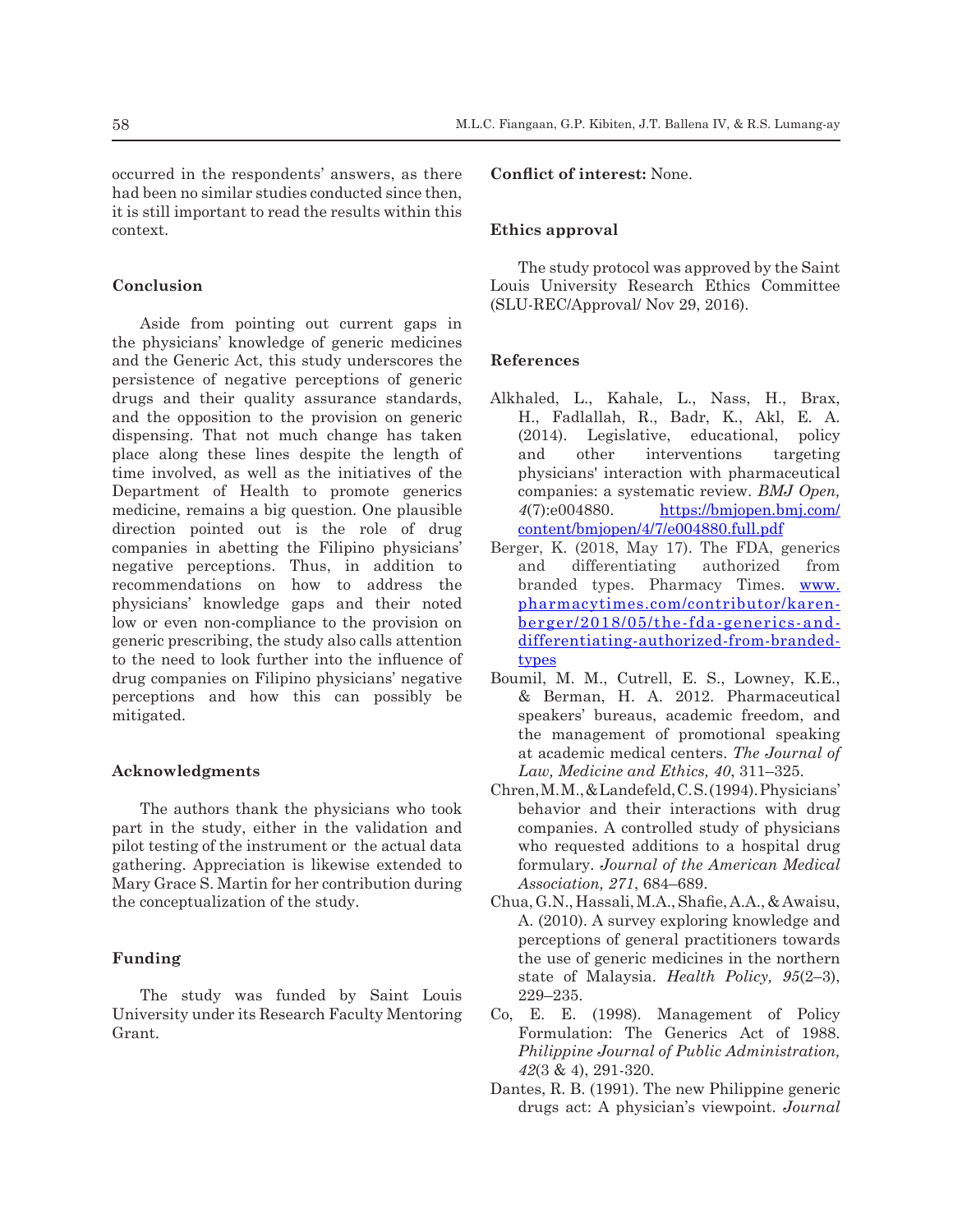*of Clinical Epidemiology, 45*(Supp. 20), 29- 30.

- Food and Drug Authority. (2013). List of Products Requiring Bioequivalence (BE) Studies as part of the Application Marketing Authorization in Addition to Rifampicin and the 11 Products Listed in Bureau Circular No. 2006-008. FDA Circular No. 2013-014. https://ww2.fda.gov.ph/issuances//79848-fdacircular-no-2013-014
- Food and Drug Authority. (2016). Revised Guidelines on the Submission of Equivalence Evidence for Registration of Pharmaceutical Products. FDA Circular No. 2016-019. https:// ww2.fda.gov.ph/attachments/article/374774/ FDA%20Circular%20No.%202016-019.pdf
- Fischer, M. A., Keough, M. E., Baril, J. L., Saccoccio, L., Mazor, K. M., Ladd, E., Von Worley,A., & Gurwitz, J. H. (2009). Prescribers and pharmaceutical representatives: why are we still meeting? *Journal of General Internal Medicine, 24*(7), 795-801.
- Grande, D. (2010). Limiting the Influence of Pharmaceutical Industry Gifts on Physicians: Self-Regulation or Government Intervention. *Journal of General Internal Medicine, 25*(1), 79–83.
- Generics and Biosimilars Initiative. (2012). WHO definitions of generics. GaBi Online. https://gabionline.net/Generics/General/ WHO-definitions-of-generics
- Hartigan-Go, K. (2001). The pharmaceutical situation in the Philippines. *Australian Health Review, 24*(2), 25–31.
- Hassali, M.A., Kong, D.C.M., & Stewart, K. (2006). Generic medicines: perceptions of general practitioners in Melbourne, Australia. *Journal of Generic Medicine, 3*, 214–25.
- Jamshed, S.Q., Hassali, M.A., Ibrahim, M.I., & Babar, Z.U. (2011). Knowledge attitude and perception of dispensing doctors regarding generic medicines in Karachi, Pakistan: a qualitative study. *Journal of Pakistan Medical Association, 61*(1), 80–83.
- Kowalczyk, L. (2007, December 24). UMass policy limits doctor, drug maker ties: Conflict of interest rules among strictest in country. The Boston Globe. http://archive.boston. com/business/healthcare/articles/2007/12/24/ umass\_policy\_limits\_doctor\_drug\_maker\_

ties/

- Ku, G. M. (2017). Factors affecting use of generics drugs in the Philippines. Conference: European Congress on Tropical Medicine and International Health. https://doi. org/10.13140/RG.2.2.14427.46882
- Latwal, B. & Chandra, A. (2020). Authorized generics vs. branded generics: A perspective. *Journal of Generic Medicines: The Business Journal for the Generic Medicines Sector.* https://doi.org/10.1177/1741134320947773
- Nguyen, T., Hassali. M., & McLachlan, A. (2013). Generics medicines policies in the Asia Pacific region: ways forward. *WHO South East Asia Journal of Public Health, 2*, 72-74.
- Nissanholtz-Gannot, R., & Yankellevich, A. (2017). Regulating the relationship between physicians and pharmaceutical companies: a qualitative and descriptive analysis of the impact of Israeli legislation. *Israeli Journal of Health Policy Research, 6*(1), 45.
- Pabico, A. (2006a, September 27). It's not easy being generic. Philippine Center for Investigative Journalism. https://old.pcij.org/ stories/its-not-easy-being-generic/
- Pabico, A. (2006b, September 27). New Rx needed for generics movement. Philippine Center for Investigative Journalism. https://old. pcij.org/stories/new-rx-needed-for-genericsmovement/
- Republic Act no. 6675**. (**1988). An act to promote, require and ensure the production of an adequate supply, distribution, use and acceptance of drugs and medicines identified by their generic names. **https://www.** officialgazette.gov.ph/1988/09/13/republicact-no-6675/
- Sah, S., & Fugh-Berman, A. (2013)*.* Physicians under the influence: social psychology and industry marketing strategies. *The Journal of Law, Medicine and Ethics, 41*, 665–672.
- Sharrad, A. K., Hassali, M.A., & Shafie, A.A. (2009). Generic medicines: Perception of Physicians in Basrah, Iraq. *Australasian Medical Journal, 1*(8), 58-64.
- Tan, M. (2013, October 1). Generics at 25. *Philippine Daily Inquirer*. https://opinion. inquirer.net/62437/generics-at-25
- Toverud, E. L., Hartmann, K., & Hakonsen, H. A. (2015). Systematic Review of Physicians' and Pharmacists' Perspectives on Generic